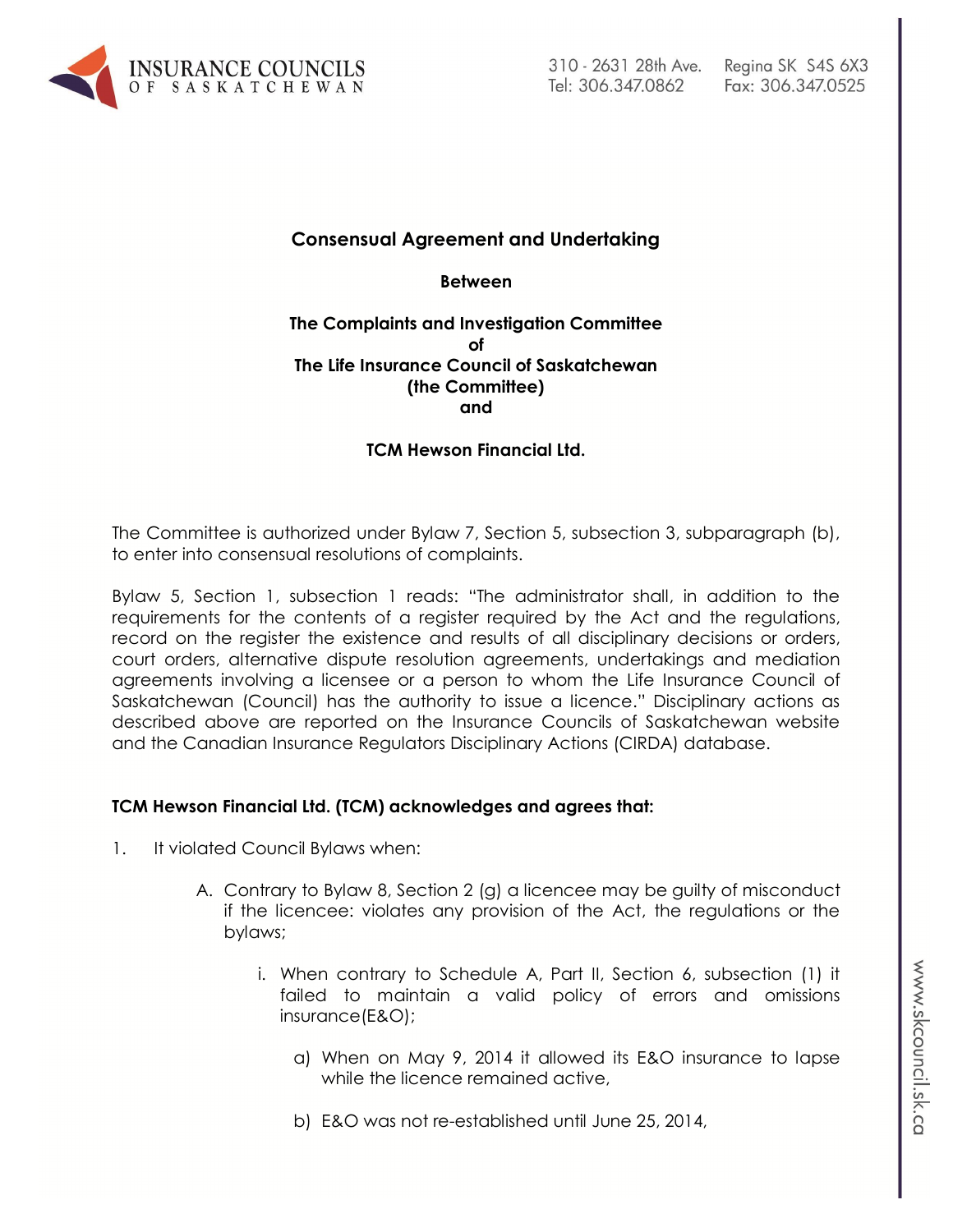- c) TCM was without E&O coverage for 47 days; and
- ii. When contrary to Bylaw 2, Section 1, subsection (4)(d) it failed to immediately notify Council of cancellation or non-renewal of its E&O.
- 2. Its rights to appear before a Discipline Committee of Council have been explained to it and it fully understands its rights and/or obligations under Council Bylaw 10;
- 3. It waives its rights to appear before a Discipline Committee and undertakes not to exercise any appeal rights it may have under Council Bylaw 10, Section 3 or *The Saskatchewan Insurance Act,* (the Act) as it relates to matters set out in this Consensual Agreement and Undertaking (Agreement).
- 4. This Agreement does not preclude Council from pursuing any other investigation against TCM for activities not identified in this Agreement that may be in violation of Council Bylaws or the Act.
- 5. It has been advised by the Committee that it is in its interests to obtain independent legal advice before entering into this Agreement.
	- a. TCM has obtained such independent legal advice and is satisfied with the same, prior to executing this Agreement, or
	- b. TCM has willingly chosen not to obtain such advice prior to executing this Agreement.
- 6. TCM hereby affirms that it has read and understood the terms of this Agreement, and is signing it voluntarily and of its own free will.

## **TCM, having waived its rights, undertakes to:**

- 1. Pay a fine in the amount of \$197.00; and
- 2. Reimburse Council's investigation costs in the amount of \$330.00.
- 3. TCM will pay all fines and investigative costs within 30 days of receipt of this Agreement.
- 4. TCM will ensure E&O insurance is in place while TCM continues to hold an insurance licence.